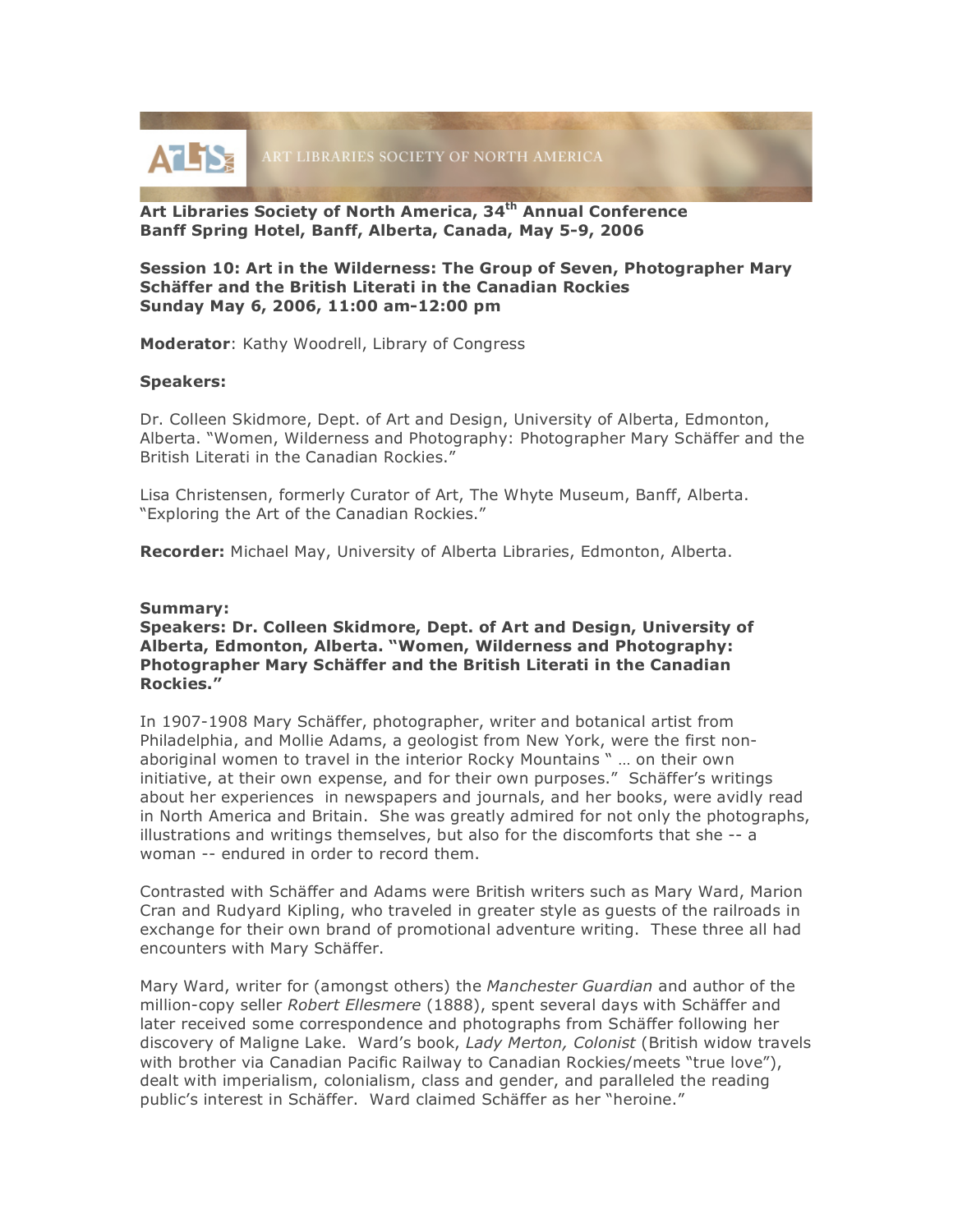Scottish writer Marion Cran (editor of *Connoisseur* and *Burlington*), came to the Rockies via Canadian Pacific and Canadian National railways to write *A Woman in Canada,* a government-commissioned book that promoted the emigration of women to Canada from Britain. She met Schäffer and wrote admiringly of her physical capabilities in the wilderness (e.g. "What can this little woman have in her so fearless that she is gaining the reputation of an intrepid explorer?").

Rudyard Kipling's first encounter with Schäffer was to be passed by Schäffer and her party on horseback, while he sat in the comforts of a horse-drawn carriage. Dr. Skidmore pointed out that late-20<sup>th</sup> century writing refers to this incident in order to elevate Schäffer's status. Dr. Skidmore noted however that it was Kipling who was by far the lesser of the two at this time and place, in terms of adventuring.

Each of them wrote of the encounter. Kipling (denigrating Schäffer's accomplishments): " … do you know any other country where two women could go out for a three months' trek and shoot in perfect comfort and safety?" Schäffer: "He was passing through a great country on a red plush seat and anyone knows that red plush … [is] not conducive to hailing the muses to your side. I felt sorry for the part he had been forced to miss."

Sir Arthur Conan Doyle came to Jasper Park in 1914 in order to promote it on his return to Europe. He spent several days there including the Schäffer-discovered Maligne Lake. No mention was made of Schäffer in his later writings or speaking engagements.

In summary, Dr. Skidmore noted that Mary Schäffer was greatly admired by two notable female writers who traveled to the Rockies … and "unsettled" two others. Going beyond challenging the contemporaneous notion of wilderness for men and organized touring for women, Mary Schäffer's travels, and her photographic and written record of them,  $" ...$  [claimed] a place for women in wilderness—and men in tourism."

## **Lisa Christensen, formerly Curator of Art, The Whyte Museum, Banff, Alberta. "Exploring the Art of the Canadian Rockies."**

Ms. Christensen does much hiking/backpacking, and combines it with her passion for art by searching for locations from which artists have created landscapes in the Canadian Rocky Mountains. Three books form the written record: *The Lake O'Hara art of J.E.H. MacDonald and hiker's guide* (2003), *A hiker's guide to the Rocky Mountain art of Lawren Harris* (2000), and *A hiker's guide to art of the Canadian Rockies* (1999).

During her presentation Ms. Christensen showed a large number slides from her personal collection. She began with A.Y. Jackson, who came to the Canadian Rockies in 1914. While this was before the heyday of the Group of Seven, Jackson was still well known at the time. Other artists started coming to the Rockies in significant numbers in the 1920s, when the Canadian Pacific and Canadian National Railways were competing for tourist dollars. Lawren Harris was initially disappointed with the Rockies – they didn't measure up to the pre-publicity. Harris was a Theosophist, and that is reflected in the spirituality of his artwork (he was once moved to speaking in